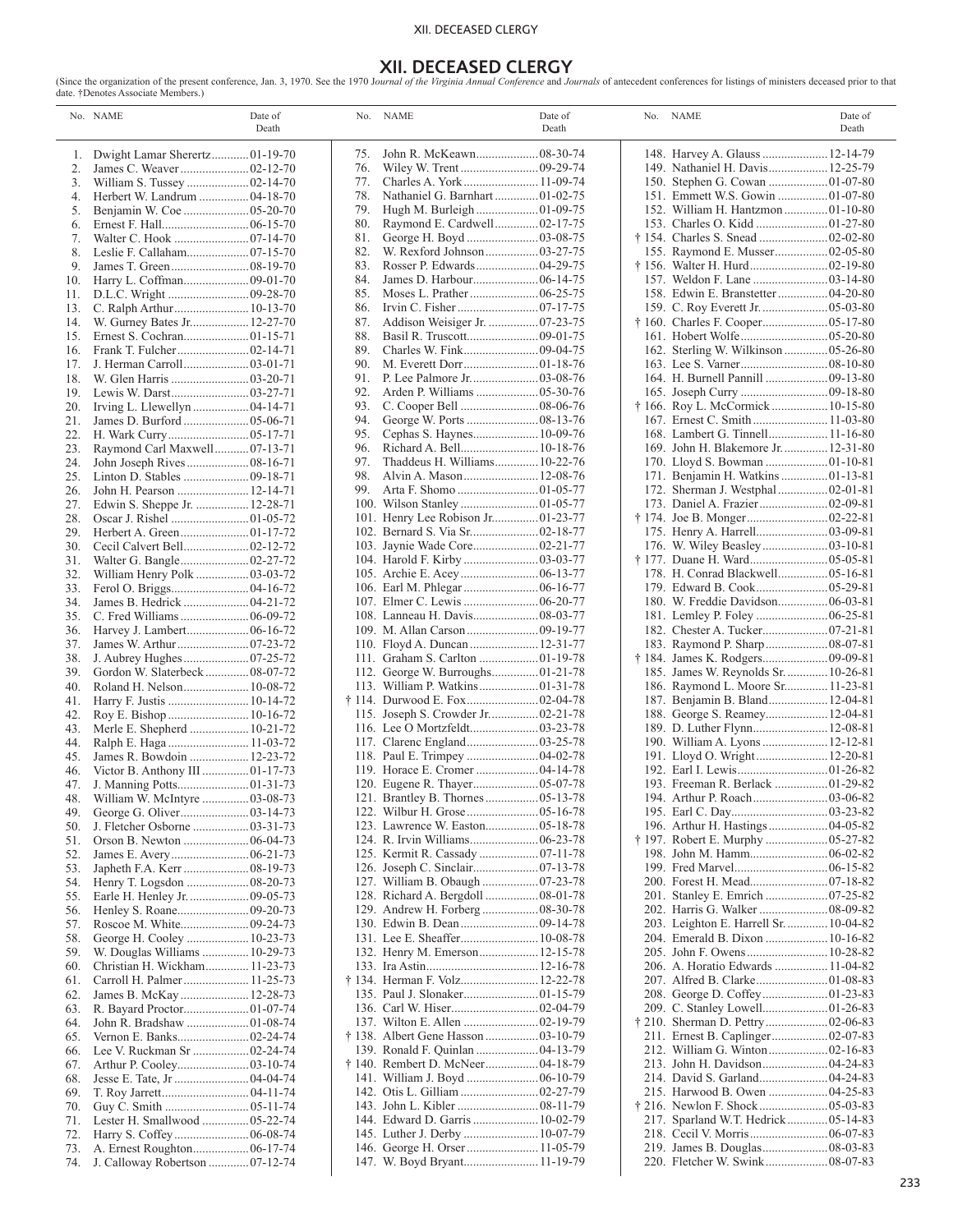### 2015 JOURNAL OF THE VIRGINIA ANNUAL CONFERENCE

| No. NAME                                                                  | Date of<br>Death | No. NAME                                                                     | Date of<br>Death | No. NAME                                                                        | Date of<br>Death |
|---------------------------------------------------------------------------|------------------|------------------------------------------------------------------------------|------------------|---------------------------------------------------------------------------------|------------------|
|                                                                           |                  |                                                                              |                  | 375. Benjamin Thomas Price 04-13-91                                             |                  |
| 222. Dewey B. Mullins 10-10-83                                            |                  |                                                                              |                  | 376. James Moses Pannell  04-16-91                                              |                  |
| 223. S. Monroe Iglehart  11-02-83                                         |                  |                                                                              |                  |                                                                                 |                  |
| 224. John R. Sawyer  12-03-83                                             |                  |                                                                              |                  | 378. Paul Lewis Staley 06-03-91                                                 |                  |
| 225. Woodrow W. Hayzlett 12-12-83                                         |                  |                                                                              |                  |                                                                                 |                  |
|                                                                           |                  |                                                                              |                  | 380. James Pass McDade 06-30-91                                                 |                  |
|                                                                           |                  |                                                                              |                  | 381. Paul Douglas Martin Jr 08-19-91                                            |                  |
| 228. Albert S.M. Kirkland  02-17-84                                       |                  |                                                                              |                  | 382. Oscar Serrell Good 08-19-91                                                |                  |
|                                                                           |                  | 307. William S. Maxey  05-09-88                                              |                  | 383. Harold Eugene Skelton  09-12-91<br>384. Richard Clifford Barbour 10-02.91  |                  |
|                                                                           |                  |                                                                              |                  | 385. Eugene Wilmont Rawlings  10-10-91                                          |                  |
|                                                                           |                  | 309. Clarence W. Gibson, Jr 05-30-88                                         |                  | 386. Clinton Traynham Topping  10-13-91                                         |                  |
| 233. William W. Laughlin Jr.  05-11-84                                    |                  |                                                                              |                  | 387. James Franklin Spofford¶ 11-05-91                                          |                  |
|                                                                           |                  |                                                                              |                  | 388. Delford Neal Calvert 11-11-91                                              |                  |
|                                                                           |                  |                                                                              |                  | 389. Gilliam Claude Bentley 12-01-91                                            |                  |
|                                                                           |                  | 313. Virginia B. McClanan  07-21-88                                          |                  | 390. Clyde Wilson Humphrey 12-01-91                                             |                  |
| 237. Benjamin W. Johnson 09-05-84                                         |                  |                                                                              |                  | 391. Josiah Alwood Andrew  12-05-91                                             |                  |
|                                                                           |                  | 315. Floyd Luther Fulk  08-15-88                                             |                  | 392. Beverly James Davis Jr.  12-25-91                                          |                  |
| 239. Fred B. Wyand Jr 10-06-84                                            |                  | 316. James Elmore Brown 08-17-88                                             |                  |                                                                                 |                  |
| 240. Albert H. Shumate  10-17-84<br>241. Thomas Y. Lovern Jr.  11-03-84   |                  | 317. Francis Henry Strieby 10-15-88                                          |                  |                                                                                 |                  |
| 242. Hugh L. Shiley 11-14-84                                              |                  | 318. William Leonard Scearce 11-01-88<br>319. Robert Lee Nuckols  11-03-88   |                  | 395. Harrell Garrett Thach 04-08-92<br>396. Fredric Harold Troll  04-20-92      |                  |
| 243 William C. Burns¶ 11-16-84                                            |                  | 320. Raymond E. Campbell 11-06-88                                            |                  | 397. Earl Raymond Collie 05-10-92                                               |                  |
| 244. James W. Smith Jr.  11-20-84                                         |                  | 321. Leonard Basil Byam  11-21-88                                            |                  | 398. Francis Leonard Garrett 05-13-92                                           |                  |
| 245. Harmon L. Hoffman01-14-85                                            |                  | 322. Scott Lanier Reynolds 12-06-88                                          |                  |                                                                                 |                  |
|                                                                           |                  | 323. Jacob Russell Miller 01-10-89                                           |                  |                                                                                 |                  |
|                                                                           |                  | 324. Archer Rudder Turner Sr 02-22-89                                        |                  | 401. William R. Livermon Sr 05-16-92                                            |                  |
|                                                                           |                  |                                                                              |                  |                                                                                 |                  |
| † 249. Rufus D. Casto  03-30-85                                           |                  | 326. Lineous Preston Bland Jr.  03-11-89                                     |                  | 403. James Catlett Murphy  05-23-92                                             |                  |
| 250. Charles L. Ledford Sr 03-30-85                                       |                  | 327. James Wallace Rush Sr 04-03-89                                          |                  | 404. Thomas Lupton Simpson Sr06-12-92                                           |                  |
| 251. Reuben W. Blevins Jr.  04-07-85<br>† 252. Charles R. Leedy 04-18-85  |                  | 328. James Louis Robertson  04-21-89<br>329. Albert Edward Gingrich 04-29-89 |                  | 406. Harold H. Hughes Sr.  10-08-92                                             |                  |
|                                                                           |                  | 330. Luther Grant Bond, II  05-09-89                                         |                  | 407. Carroll E. Jay  10-12-92                                                   |                  |
|                                                                           |                  |                                                                              |                  | 408. J. Courtney Sheffield 10-14-92                                             |                  |
|                                                                           |                  |                                                                              |                  | † 409. Lillian P. Russell  10-15-92                                             |                  |
| 256. William O. Hudson  07-18-85                                          |                  |                                                                              |                  | 410. Joseph A. Kelly Sr 11-10-92                                                |                  |
|                                                                           |                  |                                                                              |                  | 411. Lewis Maxwell Shuler 11-28-92                                              |                  |
|                                                                           |                  | 335. Howard Fletcher Wells†07-26-89                                          |                  | 412. Forrest S. Wagoner 12-25-92                                                |                  |
|                                                                           |                  |                                                                              |                  | 413. Lee Gipson Bowman 12-27-92                                                 |                  |
|                                                                           |                  | 337. George W. Fowler†  08-04-89                                             |                  | 414. Claude B. Dickinson  12-31-92                                              |                  |
|                                                                           |                  | 338. John Welsey Hobbs Jr.  08-15-89                                         |                  |                                                                                 |                  |
|                                                                           |                  | 339. Bernard John Garrett 10-06-89<br>340. William Gordon Webner  10-22-89   |                  | 416. Earle William Fike Sr 01-31-93<br>417. Frank Garland Laine Jr 02-24-93     |                  |
| 264. Peter C. Helmintoller  05-01-86                                      |                  | 341. Joseph Samuel Gresham  10-25-89                                         |                  |                                                                                 |                  |
| † 265. Malcom P. Maples 05-19-86                                          |                  | 342. Joseph Melvin Trower 11-14-89                                           |                  | 419. Frank Lewis Baker 03-12-93                                                 |                  |
|                                                                           |                  | 343. Paul James Widenhouse 11-23-89                                          |                  | 420. Cladue Franklin Moseley 04-12-93                                           |                  |
| 267. Charles G. Hurlock  05-24-86                                         |                  | 344. Lyle Hidgon Youell  12-12-89                                            |                  | 421. William Joseph Johnson Jr.  05-03-93                                       |                  |
| 268. Harry Wallace Craver 07-09-86                                        |                  | 345. Lee Holiday Richcreek  12-15-89                                         |                  |                                                                                 |                  |
|                                                                           |                  | 346. Ralph Dan Richardson†  12-31-89                                         |                  |                                                                                 |                  |
|                                                                           |                  | 347. Benj. Franklin Livingstone Jr01-03-90                                   |                  | 424. William Arthur Winfree  07-15-93                                           |                  |
| 271. Harvey K. Swann 10-07-86                                             |                  | 348. Wasena Franklin Wright Sr.  01-03-90                                    |                  | 425. Paul Emmanuel Folkers 07-20-93                                             |                  |
|                                                                           |                  | 349. Robert Edwin Abbott  01-04-90                                           |                  | 426. Arville Heath Browder 08-05-93                                             |                  |
| 273. John S. Kellington 10-23-86<br>† 274. Floyd J. Wingfield Sr 11-22-86 |                  | 350. Theodore Edward Landis01-12-90<br>351. LeRoy William Davis  01-12-90    |                  | 427. Pleas Shannon Shell 09-20-93<br>428. Millard Ray Floyd 11-03-93            |                  |
|                                                                           |                  |                                                                              |                  | 429. George William Harrison01-05-94                                            |                  |
| 276. Melvin Lee Steadman Jr 01-30-87                                      |                  |                                                                              |                  | 430. Byron Sylvester Hallstead01-07-94                                          |                  |
| 277. Arthur L. Stevenson  02-24-87                                        |                  |                                                                              |                  | 431. William Claude Eastridge  02-10-94                                         |                  |
|                                                                           |                  | 355. Mildred Victoria Long  05-23-90                                         |                  | 432. George Lipscomb Waters 04-01-94                                            |                  |
| 279. Charles E. Cheseldine†  04-15-87                                     |                  | 356. Arthur McKinley Reynolds07-18-90                                        |                  | 433. Emory Staley Ellmore 04-13-94                                              |                  |
|                                                                           |                  |                                                                              |                  | 434. Beveridge LaMar Lock 04-22-94                                              |                  |
| 281. E. Edwood Miller 04-28-87                                            |                  | 358. Richard David Waters  08-25-90                                          |                  | 435. Floyd Montgomery Lucas 04-27-94                                            |                  |
|                                                                           |                  | 359. Harry Lionel Meredith  09-06-91                                         |                  | 436. Charles Lorraine Winfree 04-28-94                                          |                  |
|                                                                           |                  | 360. William Kenneth Haddock09-10-90                                         |                  | 437. William Edward Hindman  05-12-95                                           |                  |
| 284. James L. Blankenship  07-24-87                                       |                  | 361. Herbert Eugene Hudgins 09-23-90<br>362. Richard Havis Hoagland 09-27-90 |                  | 438. Meredith Nathaniel DeHaven05-18-94                                         |                  |
|                                                                           |                  | 363. Arthur Woodley Henton 09-30-90                                          |                  |                                                                                 |                  |
| 287. Lawrence B. Hoover  08-13-87                                         |                  | 364. Leander Richard Nease Jr.  10-25-90                                     |                  | 441. Wilmer Allan Blankenbaker08-09-94                                          |                  |
|                                                                           |                  | 365. Clarence Ambrose Turner  11-25-90                                       |                  | 442. James Edgar Scott Jr.  10-16-94                                            |                  |
|                                                                           |                  | 366. Hugh Hanna Johnson  11-26-90                                            |                  | 443. James William Hough 10-20-94                                               |                  |
|                                                                           |                  |                                                                              |                  | † 444. Lawrence Eldridge Pritchett  11-10-94                                    |                  |
| 291. Roland P. Riddick 10-22-87                                           |                  | 368. James H. Truslow 12-23-90                                               |                  | 445. John Paul Dyksen 12-07-94                                                  |                  |
|                                                                           |                  | 369. Charles Harmon Walton 01-06-91                                          |                  | 446. Clyde Wilton Tinsman  12-13-94                                             |                  |
| 293. William E. Wolfe 11-08-87                                            |                  |                                                                              |                  | 447. William Ridgeway Petre  12-21-94                                           |                  |
| 294. Frederick R. Campbell 11-10-87                                       |                  | 371. William Council Peacock 02-12-91                                        |                  | 448. William Mack Wilson  12-25-94                                              |                  |
| 295. Roscoe C. Johnson 11-17-87<br>296. Robert P. Parker  11-29-87        |                  | 372. Leland Stanford Johnson†02-14-92                                        |                  | 449. Samuel Everett Donald  01-31-95<br>† 450. Federick Lelon Gardner  01-29-95 |                  |
| 297. Richard E. Hamblin  12-04-87                                         |                  |                                                                              |                  | 451. Reginald W. Vanderberry 02-13-95                                           |                  |
|                                                                           |                  |                                                                              |                  |                                                                                 |                  |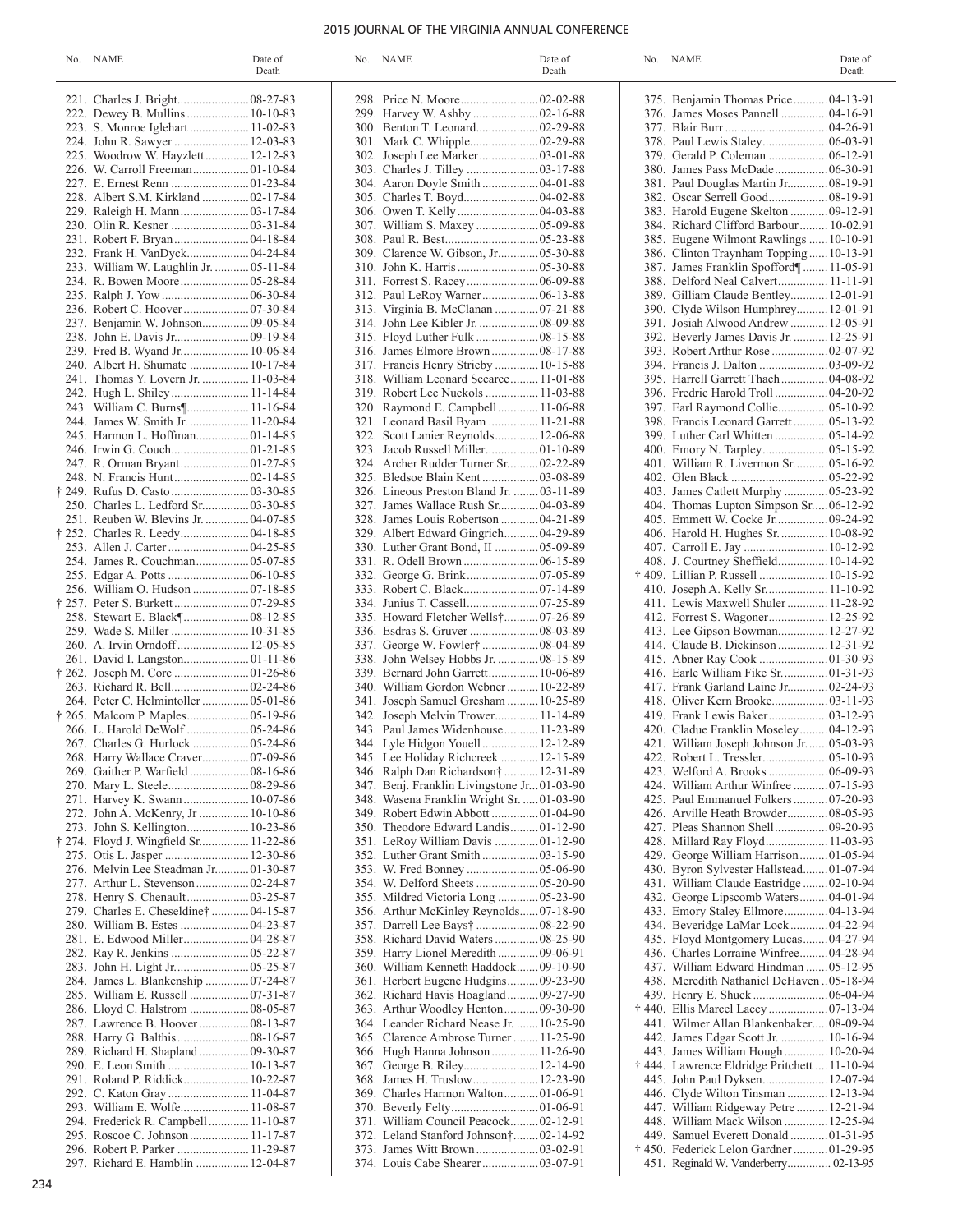# XII. DECEASED CLERGY

| No. NAME                                                                  | Date of<br>Death | No. NAME                                | Date of<br>Death | No. NAME                                                                | Date of<br>Death |
|---------------------------------------------------------------------------|------------------|-----------------------------------------|------------------|-------------------------------------------------------------------------|------------------|
| 452. James Lewis Clements 02-22-95                                        |                  | 529. Henry John Wuntke 07-17-99         |                  | 606. Roy Oren Creech Jr.  04-26-0.                                      |                  |
| 453. Melville Owens Williams Jr03-04-95                                   |                  | 530. Rawle Seymour Porte  08-22-99      |                  | 607. Frank L. Seal Jr.  04-29-0.                                        |                  |
| 454. John Rallson Hendricks Jr 03-26-95                                   |                  | † 531. Alton Parker Barnes  10-28-99    |                  |                                                                         |                  |
| 455. Alpheus Wilson Potts 04-28-95                                        |                  | 532. William P. Watkins Jr.  12-18-99   |                  | 609. Richard Eaton Norris  05-03-0.                                     |                  |
| 456. Leon Adolphus Lawrence  05-12-95                                     |                  | 533. George Sylvester Widmyer12-23-99   |                  |                                                                         |                  |
| 457. Henry Maddox Matthews  06-05-95                                      |                  |                                         |                  | 611. Wasena F. Wright Jr 07-03-0.                                       |                  |
| 458. Charles Elsworth Larew07-04-95                                       |                  | 535. Trueman R. Tremble  02-12-00       |                  | 612. Harry Frederick Edge 07-04-0.                                      |                  |
| 459. John Thomas Scarborough 07-09-95                                     |                  |                                         |                  |                                                                         |                  |
|                                                                           |                  |                                         |                  |                                                                         |                  |
| † 461. Henry Marion Andrews 08-07-95                                      |                  | 539. John Marvin Brackin III 03-17-00   |                  | † 615. Lawrence R. Thompson Sr07-24-0.                                  |                  |
|                                                                           |                  | 540. Michael Alan McCallister03-19-00   |                  |                                                                         |                  |
| 463. James Reardon McKenney  09-02-95                                     |                  | 541. James DeWitt Snow III 04-13-00     |                  | † 617. Cleon Washington Meadows07-25-0.                                 |                  |
| 464. Herbert Somerville Southgate09-02-95                                 |                  |                                         |                  | 618. Lee Van Horne Ruckman Jr.  08-07-0.                                |                  |
| 465. Charles Reginald Walton 09-05-95                                     |                  | 543. David W. Billhimer  07-04-00       |                  | 620. Wilfred H. Berman 11-04-0.                                         |                  |
| 466. James Carter Hennings  10-20-95<br>467. Hubert Allen White  10-25-95 |                  |                                         |                  | 621. Howard Edwards Jr.  11-13-0.                                       |                  |
| 468. Weldon Cushman Bayliss  10-25-95                                     |                  | 546. Percy D. White 10-24-00            |                  | 622. Roy Edward Neff 11-23-0.                                           |                  |
| 469. Thomas Edward Weir 12-24-95                                          |                  | 547. William P. Tatum Jr.  11-28-00     |                  |                                                                         |                  |
| 470. Richard Hynson Forrester  12-28-95                                   |                  | 548. Charles K. Blalock 12-11-00        |                  |                                                                         |                  |
| 471. Charles Delbert Myers Jr. 01-13-96                                   |                  | 549. Hampden H. Smith Jr.  12-13-00     |                  | 625. Dwight M. Spence  01-11-0                                          |                  |
| 472. Edgar Jameson Nottingham III 02-22-96                                |                  | 550. Earl C. Bateman Sr 12-30-00        |                  |                                                                         |                  |
| 473. Harry Wardell Backhus III03-09-96                                    |                  |                                         |                  |                                                                         |                  |
|                                                                           |                  |                                         |                  | 628. Edward A. Plunkett  03-15-0                                        |                  |
| 475. Ralph Eugene Haugh  04-01-96                                         |                  |                                         |                  |                                                                         |                  |
| 476. William Luther Taylor 04-21-96                                       |                  |                                         |                  |                                                                         |                  |
| 477. Clarence E. Drumheller Sr.  06-12-96                                 |                  |                                         |                  | 631. Steve P. Gaskins Jr.  04-21-0                                      |                  |
|                                                                           |                  |                                         |                  |                                                                         |                  |
|                                                                           |                  | 557. Marshall S. Hamer  06-20-01        |                  |                                                                         |                  |
|                                                                           |                  |                                         |                  |                                                                         |                  |
|                                                                           |                  |                                         |                  |                                                                         |                  |
|                                                                           |                  |                                         |                  | 636. Donald Eugene Croll 07-09-0                                        |                  |
| 483. Lyndell H. Geisler Sr 11-19-96                                       |                  |                                         |                  |                                                                         |                  |
| 484. Henry W. Burruss 12-09-96                                            |                  |                                         |                  |                                                                         |                  |
| 485. J. Emmett Wilkerson 12-12-96                                         |                  | 564. Pamela Ruth Cowan Sawyer 10-02-01  |                  | † 639. Charles Thomas Perry 08-21-0<br>640. Robert Edward Wolff 10-28-0 |                  |
| 486. William A. Thomas  12-16-96                                          |                  |                                         |                  | 641. Amos Lloyd Laine  10-30-0                                          |                  |
| 488. William L. Sturtevant 02-18-97                                       |                  | 566. William N. Colton Jr.  10-26-01    |                  | 642. Godfrey L. Tate Jr.  11-04-0                                       |                  |
|                                                                           |                  | 567. Robert M. Marshall III 11-25-01    |                  | 643. Eugene Sowder  11-27-0                                             |                  |
| 490. Charles S. Bartholomew Jr 04-12-97                                   |                  | 568. Norman G. Preston Jr.  11-26-01    |                  | 644. John Alexander Burnley 11-30-0                                     |                  |
| 491. Edward H. Kyle  04-15-97                                             |                  |                                         |                  | 645. Gordon Rd. Atkeison  12-12-0                                       |                  |
| 492. Richard W. Buckingham  05-06-97                                      |                  | 570. A. Kenneth Lamdin Jr.  12-20-01    |                  |                                                                         |                  |
| † 493. William T. Roberts Sr.  05-14-97                                   |                  | 571. Floyd J. Wingfield Jr.  12-26-01   |                  | 647. F. Douglas Dillard Jr.  02-15-0.                                   |                  |
| 494. William R. Cannon Jr 05-11-97                                        |                  | 572. D. DeLeon Felder Sr.  01-10-02     |                  | 648. John Zelna Brandon  02-19-0.                                       |                  |
| 495. Joseph Taylor Williams 07-19-97                                      |                  | 573. Hudson Taylor Hornsby 01-15-02     |                  |                                                                         |                  |
| 496. Martha Irene Lee Goyette  08-31-97                                   |                  | 574. Denzil Ray Daniel 02-05-02         |                  |                                                                         |                  |
|                                                                           |                  | 575. Marshall W. Anderson Sr.  02-25-02 |                  | 651. Thomas A. Wildman  03-03-0.                                        |                  |
| 498. Carl Wesley Grubbs  12-22-97                                         |                  |                                         |                  | 652. Ulysses G. Bailey 03-24-0.                                         |                  |
| 499. Edward Phillip Terrell Sr 01-02-98                                   |                  | 577. Charles H. Glaize  04-26-02        |                  | 653. Joseph Franklin White  04-18-0.                                    |                  |
|                                                                           |                  | 578. George Wesley Jones  05-07-02      |                  | 654. Walter M. Lockett Jr 05-11-0.                                      |                  |
| 501. Moody Gray Wooten Sr.  02-26-98                                      |                  |                                         |                  | 655. Gordon V. Nelson Jr.  05-16-0.                                     |                  |
| 502. Jean S. Tennant Rutherford02-28-98                                   |                  | 580. Gordon Davis Walters Sr  06-17-02  |                  | 657. Homer Lefew Lemaster  09-04-0.                                     |                  |
|                                                                           |                  | 581. William Ernest Pollard 07-11-02    |                  | 658. Albert William Rice III  09-24-0.                                  |                  |
| 505. Joseph Evan French  04-26-98                                         |                  | 582. Joseph Wayne Crews 07-21-02        |                  | 659. Howard Robertson Peters  12-18-0.                                  |                  |
| 506. Ernest Wilson Conner Jr 07-20-98                                     |                  | 583. Lester David Nave  09-11-02        |                  |                                                                         |                  |
|                                                                           |                  | 584. Francis Elmer Collins  09-25-02    |                  | 661. James Ray Wooddell01-06-0                                          |                  |
| 508. Thomas Jackson Hawkins 09-19-98                                      |                  | 585. Clemmer Eugene Matheny  10-01-02   |                  | 662. Wilfong Waldron Clarke Jr. 01-08-0                                 |                  |
| 509. Rufus Elmer O'Quinn 10-03-98                                         |                  | 586. Samuel Sutphin Cole 10-17-02       |                  |                                                                         |                  |
|                                                                           |                  |                                         |                  | 664. John Wesley Newman01-26-0                                          |                  |
| 511. Van Edward Cash 10-15-98                                             |                  | 588. Russell Daniel Gunsalus  10-30-02  |                  | 665. William Benjamin Stokes Sr.  02-01-0                               |                  |
| 512. Wyndham Nelson Gregory 10-19-98                                      |                  | 589. Donald A. Chapman Jr.  11-02-02    |                  | 666. Russell William Simpson 03-16-0                                    |                  |
| † 513. Joseph Milton Willard Jr.  11-09-98                                |                  | 590. Philip Randolph Rilee 11-11-02     |                  | 667. Alexander Curry Yates 03-31-0                                      |                  |
| 514. Thomas Elgin Jackson  11-14-98                                       |                  |                                         |                  |                                                                         |                  |
| 515. Herbert Lee Bowers Jr.  11-17-98                                     |                  | 592. Henry Allen Redd  12-01-02         |                  |                                                                         |                  |
| 516. Arthur William Dennis 12-11-98                                       |                  | 593. Sidney Lane Willis 12-12-02        |                  | 670. Henry Sneed Amidon 06-21-0                                         |                  |
| 517. Julius Haywood Lee 12-29-98                                          |                  | 594. Woodrow A. Giles 12-19-02          |                  |                                                                         |                  |
|                                                                           |                  | 595. Archie Virgil Harris 12-22-02      |                  | † 672. Billy James Edmonson 07-22-0                                     |                  |
| 519. Virgil Bland Shrader  02-22-99                                       |                  | 596. Robert Daniel Fridley  12-28-02    |                  |                                                                         |                  |
| 520. Harry Cleveland Rickard  03-15-99<br>521. George R. Gordh  03-24-99  |                  |                                         |                  | 675. Frank William Blake 09-07-0                                        |                  |
|                                                                           |                  | 599. Eugene Pritchard Pollard  01-12-03 |                  |                                                                         |                  |
| † 523. Ralph Edward Rice  04-12-99                                        |                  |                                         |                  | 677. Samuel A. Stanley Jr.   10-21-0                                    |                  |
| † 524. Joseph Milton Willard Jr.  05-04-99                                |                  | 601. Chauncey W. Ellison 02-18-03       |                  | 678. Robert L. Bridgers11-26-0                                          |                  |
|                                                                           |                  |                                         |                  | 679. Carroll Clinton Goodridge  12-4-0                                  |                  |
| 526. Edmund Walber Janss  06-08-99                                        |                  | 603. Lance Keith Knowles 03-26-03       |                  | † 680. Donald Ray Davidson 12-4-0                                       |                  |
| 527. Albert R. Knotts Jr.  06-28-99                                       |                  | 604. Robert Paul Lockwood  03-28-03     |                  | 681. Lloyd Coral Judy 12-7-0                                            |                  |
| 528. Garland Wayne Jordan  07-15-99                                       |                  | 605. Wendall Clark Blevins  03-31-03    |                  | 682. William Braxton Epps12-19-0                                        |                  |
|                                                                           |                  |                                         |                  |                                                                         |                  |

|        | 606. Roy Oren Creech Jr.  04-26-03       |  |
|--------|------------------------------------------|--|
|        | 607. Frank L. Seal Jr.  04-29-03         |  |
|        |                                          |  |
|        | 609. Richard Eaton Norris  05-03-03      |  |
|        |                                          |  |
| 611.   | Wasena F. Wright Jr 07-03-03             |  |
|        | 612. Harry Frederick Edge 07-04-03       |  |
|        |                                          |  |
|        |                                          |  |
|        |                                          |  |
|        | † 615. Lawrence R. Thompson Sr07-24-03   |  |
|        |                                          |  |
|        | † 617. Cleon Washington Meadows07-25-03  |  |
|        |                                          |  |
|        | 618. Lee Van Horne Ruckman Jr.  08-07-03 |  |
| 619.   |                                          |  |
|        | 620. Wilfred H. Berman 11-04-03          |  |
|        | 621. Howard Edwards Jr.  11-13-03        |  |
|        | 622. Roy Edward Neff  11-23-03           |  |
|        |                                          |  |
|        | 624. Clifford Ramsey 11-28-03            |  |
|        |                                          |  |
|        | 625. Dwight M. Spence  01-11-04          |  |
|        |                                          |  |
|        |                                          |  |
|        | 628. Edward A. Plunkett  03-15-04        |  |
|        |                                          |  |
|        | † 630. Charles H. Comer 04-11-04         |  |
| 631.   | Steve P. Gaskins Jr.  04-21-04           |  |
|        |                                          |  |
|        |                                          |  |
|        | 633. J. Leroy Young Jr.  06-17-04        |  |
|        | † 634. Robert J. Hopkins 06-24-04        |  |
|        |                                          |  |
|        | 636. Donald Eugene Croll 07-09-04        |  |
|        |                                          |  |
|        |                                          |  |
|        |                                          |  |
|        | † 639. Charles Thomas Perry 08-21-04     |  |
|        | 640. Robert Edward Wolff 10-28-04        |  |
|        | 641. Amos Lloyd Laine  10-30-04          |  |
| 642.   | Godfrey L. Tate Jr.  11-04-04            |  |
| 643.   | Eugene Sowder  11-27-04                  |  |
|        | 644. John Alexander Burnley 11-30-04     |  |
|        |                                          |  |
|        | 645. Gordon Rd. Atkeison  12-12-04       |  |
|        | 646. William B. Day Jr 01-24-05          |  |
| 647.   | F. Douglas Dillard Jr.  02-15-05         |  |
|        | 648. John Zelna Brandon  02-19-05        |  |
|        | 649. Jack Hall Pettyjohn  02-20-05       |  |
|        |                                          |  |
| 651.   | Thomas A. Wildman  03-03-05              |  |
|        |                                          |  |
|        |                                          |  |
| 653.   | Joseph Franklin White  04-18-05          |  |
|        |                                          |  |
| 655.   |                                          |  |
|        |                                          |  |
| 657.   | Homer Lefew Lemaster  09-04-05           |  |
|        | 658. Albert William Rice III  09-24-05   |  |
|        | 659. Howard Robertson Peters  12-18-05   |  |
|        |                                          |  |
|        |                                          |  |
| 661.   | James Ray Wooddell01-06-06               |  |
| 662.   | Wilfong Waldron Clarke Jr. 01-08-06      |  |
| 663.   | Paul Clinton Bailey01-23-06              |  |
|        | 664. John Wesley Newman01-26-06          |  |
| 665.   | William Benjamin Stokes Sr.  02-01-06    |  |
|        | 666. Russell William Simpson 03-16-06    |  |
| 667.   | Alexander Curry Yates  03-31-06          |  |
|        |                                          |  |
|        | 668. Jacob William Mast 04-26-06         |  |
| 669.   |                                          |  |
| 670.   | Henry Sneed Amidon 06-21-06              |  |
| 671.   | Amos Purnell Bailey07-16-06              |  |
| † 672. | Billy James Edmonson 07-22-06            |  |
| † 673. |                                          |  |
|        | Jean Rosen Spencer 08-17-06              |  |
| 674.   |                                          |  |
| 675.   | Frank William Blake 09-07-06             |  |
| 676.   |                                          |  |
| 677.   | Samuel A. Stanley Jr.   10-21-06         |  |
|        | 678. Robert L. Bridgers11-26-06          |  |
| 679.   | Carroll Clinton Goodridge 12-4-06        |  |
| † 680. | Donald Ray Davidson 12-4-06              |  |
|        |                                          |  |
| 681.   | Lloyd Coral Judy 12-7-06                 |  |
| 682.   | William Braxton Epps12-19-06             |  |